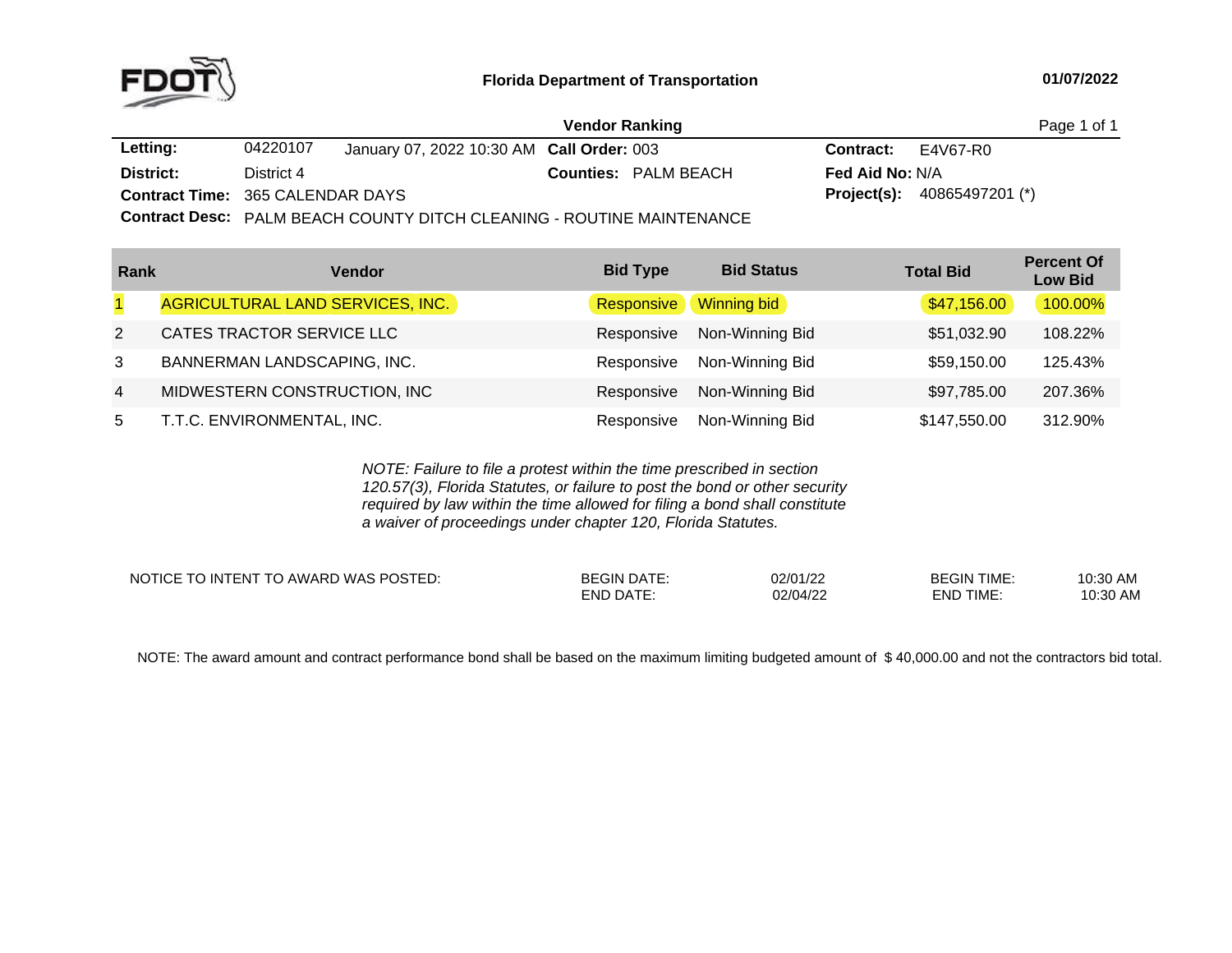

#### **01/07/2022**

#### **Tabulation**

Page 1 of 5

| Letting:                                | 04220107   | January 07, 2022 | Call Order: 003 |                             | <b>Contract:</b> E4V67-R0            |  |
|-----------------------------------------|------------|------------------|-----------------|-----------------------------|--------------------------------------|--|
| District:                               | District 4 |                  |                 | <b>Counties:</b> PALM BEACH | <b>Fed Aid No: N/A</b>               |  |
| <b>Contract Time: 365 CALENDAR DAYS</b> |            |                  |                 |                             | <b>Project(s):</b> $40865497201$ (*) |  |

# **Contract Descr:** PALM BEACH COUNTY DITCH CLEANING - ROUTINE MAINTENANCE<br>COOPE OF WORK THE LITTLE OF LITTLE OF LITTLE AND THE LITTLE OF LITTLE OF LITTLE OF LITTLE OF LITTLE OF LITTLE

SCOPE OF WORK: The work under this Contract consists of providing all labor, material, equipment, and incidentals<br>secondary to class and subsequently be accepted and again manuscripture and the stability and conservations necessary to clean and reshape ditches, canals and ponds, mow, remove litter, apply herbicide, and remove trees and brush on primary roads in Palm Beach County.

•• MAXIMUM LIMITING CONTRACT: The award amount and contract performance bond shall be based on the<br>hidgeted amount of \$40,000,00 and not the contractors hid total budgeted amount of \$40,000.00 and not the contractors bid total.

•PERFORMANCE BOND: <sup>A</sup> Contract / Performance bond is required for this project.

•RENEWAL: This contract has <sup>a</sup> renewal option. This Contract will have <sup>2</sup> renewal periods of <sup>12</sup> months each.

|                     | Line No / Item ID<br><b>Item Description</b> | <b>Alternate</b>                     | Quantity<br><b>Units</b> | (1) AGRICULTURAL LAND<br><b>SERVICES, INC.</b> |                   | (2) CATES TRACTOR SERVICE<br><b>LLC</b> |                   |                   | (3) BANNERMAN<br><b>LANDSCAPING, INC.</b> |
|---------------------|----------------------------------------------|--------------------------------------|--------------------------|------------------------------------------------|-------------------|-----------------------------------------|-------------------|-------------------|-------------------------------------------|
|                     |                                              | () indicates item is bid as Lump Sum |                          | <b>Unit Price</b>                              | <b>Ext Amount</b> | <b>Unit Price</b>                       | <b>Ext Amount</b> | <b>Unit Price</b> | <b>Ext Amount</b>                         |
|                     | <b>SECTION:</b>                              | 0001                                 |                          | (ROADSIDE DITCHES-CLEAN AND RESHAPE (LF        |                   |                                         |                   |                   |                                           |
| 0005                | E104 4 4                                     | MOWING (INTERMEDIATE MACHINE)        | 30.000<br>AC             | 35.00000                                       | 1,050.00          | 50.00000                                | 1,500.00          | 300.00000         | 9,000.00                                  |
| 0010                | E110 30<br><b>LITTER REMOVAL</b>             |                                      | 30,000<br>AC             | 25.00000                                       | 750.00            | 15.00000                                | 450.00            | 10.00000          | 300.00                                    |
| 0015<br>(SPREAD)    | E120 10 1<br><b>CLEAN AND RESHAPE DITCH</b>  |                                      | 3,010.000<br>LF          | 2.10000                                        | 6,321.00          | 2.89000                                 | 8,698.90          | 5.00000           | 15,050.00                                 |
| 0020                | E120 10 2                                    | CLEAN AND RESHAPE DITCH (HAUL)       | 3,200.000<br>LF          | 2.50000                                        | 8,000.00          | 2.89000                                 | 9,248.00          | 5.00000           | 16,000.00                                 |
| 0025<br>7.0' DEPTH) | E120 10 4                                    | CLEAN AND RESHAPE CANAL (3.5' TO     | 3,200.000<br>LF          | 2.80000                                        | 8,960.00          | 2.99000                                 | 9,568.00          | 2.00000           | 6,400.00                                  |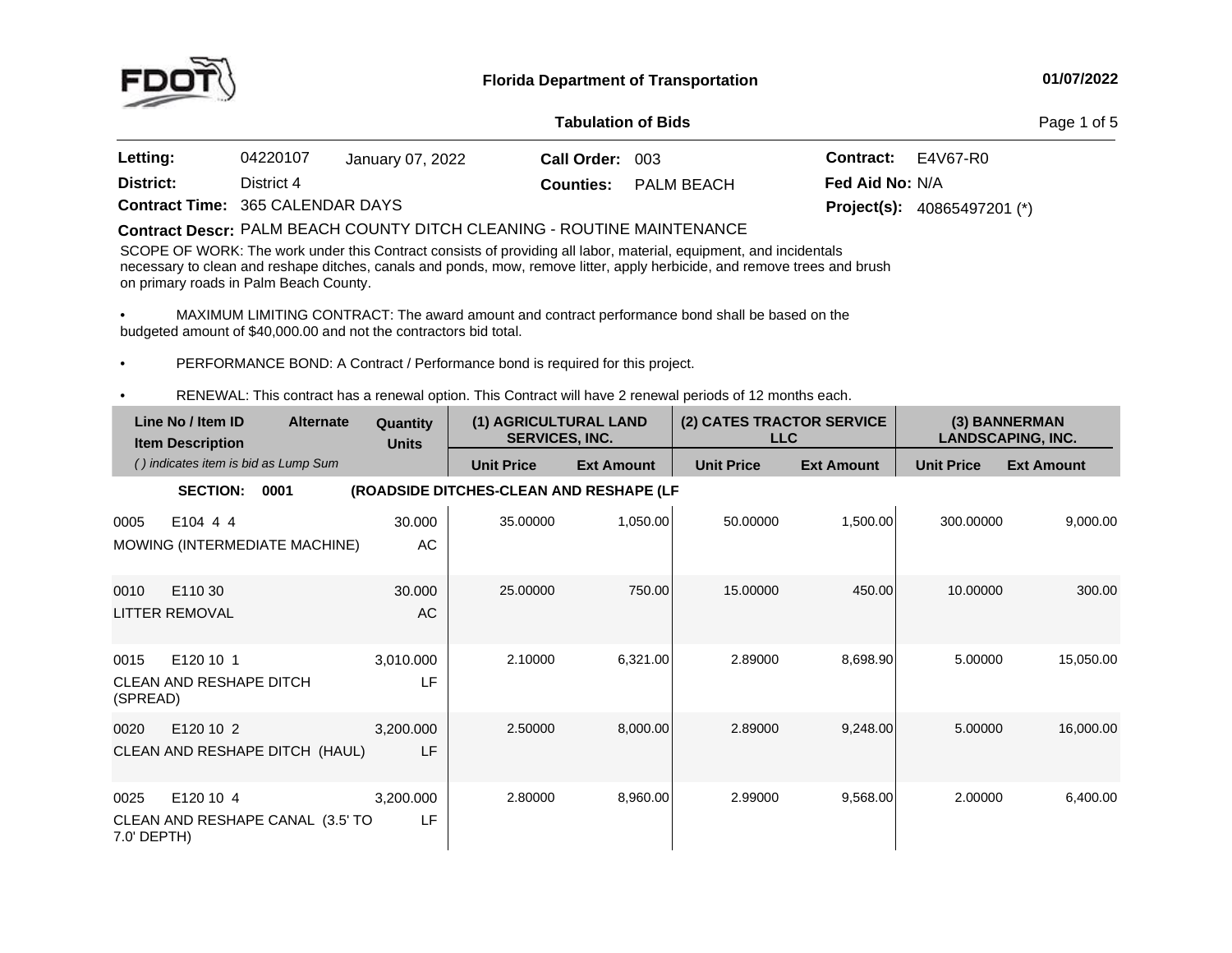

## **Tabulation**

Page 2 of 5

| Letting:       |                                                               | 04220107                               | January 07, 2022         |                                                | Call Order: 003   |                                         | <b>Contract:</b>  | E4V67-R0          |                                           |
|----------------|---------------------------------------------------------------|----------------------------------------|--------------------------|------------------------------------------------|-------------------|-----------------------------------------|-------------------|-------------------|-------------------------------------------|
|                | Line No / Item ID<br><b>Item Description</b>                  | <b>Alternate</b>                       | Quantity<br><b>Units</b> | (1) AGRICULTURAL LAND<br><b>SERVICES, INC.</b> |                   | (2) CATES TRACTOR SERVICE<br><b>LLC</b> |                   |                   | (3) BANNERMAN<br><b>LANDSCAPING, INC.</b> |
|                |                                                               | () indicates item is bid as Lump Sum   |                          | <b>Unit Price</b>                              | <b>Ext Amount</b> | <b>Unit Price</b>                       | <b>Ext Amount</b> | <b>Unit Price</b> | <b>Ext Amount</b>                         |
|                | <b>SECTION:</b>                                               | 0001                                   |                          | (ROADSIDE DITCHES-CLEAN AND RESHAPE (LF        |                   |                                         |                   |                   |                                           |
| 0030<br>DEPTH) | E120 10 5                                                     | CLEAN AND RESHAPE CANAL (> 7.0'        | 3,200.000<br>LF          | 3.50000                                        | 11,200.00         | 2.99000                                 | 9,568.00          | 2.00000           | 6,400.00                                  |
| 0035           | E580332 99<br>TREE AND BRUSH REMOVAL                          |                                        | 15.000<br>AC             | 375.00000                                      | 5,625.00          | 650.00000                               | 9,750.00          | 200.00000         | 3,000.00                                  |
| 0040           | E580337 2                                                     | HERBICIDE (STRIP APPLICATION)          | 15.000<br>AC             | 175.00000                                      | 2,625.00          | 75.00000                                | 1,125.00          | 100.00000         | 1,500.00                                  |
| 0045           | E580337 4<br><b>HERBICIDE (STRIP</b><br>APPLICATION)(AQUATIC) |                                        | 15.000<br>AC             | 175.00000                                      | 2,625.00          | 75.00000                                | 1,125.00          | 100.00000         | 1,500.00                                  |
|                | <b>CLEAN AND RESHAPE (LF)</b>                                 | 0001 ROADSIDE DITCHES- Section Totals: |                          |                                                | \$47,156.00       |                                         | \$51,032.90       |                   | \$59,150.00                               |

| <b>Contract Grand Totals:</b> | \$47,156.00 | \$51,032.90 | 59,150.00 |
|-------------------------------|-------------|-------------|-----------|
|                               |             |             |           |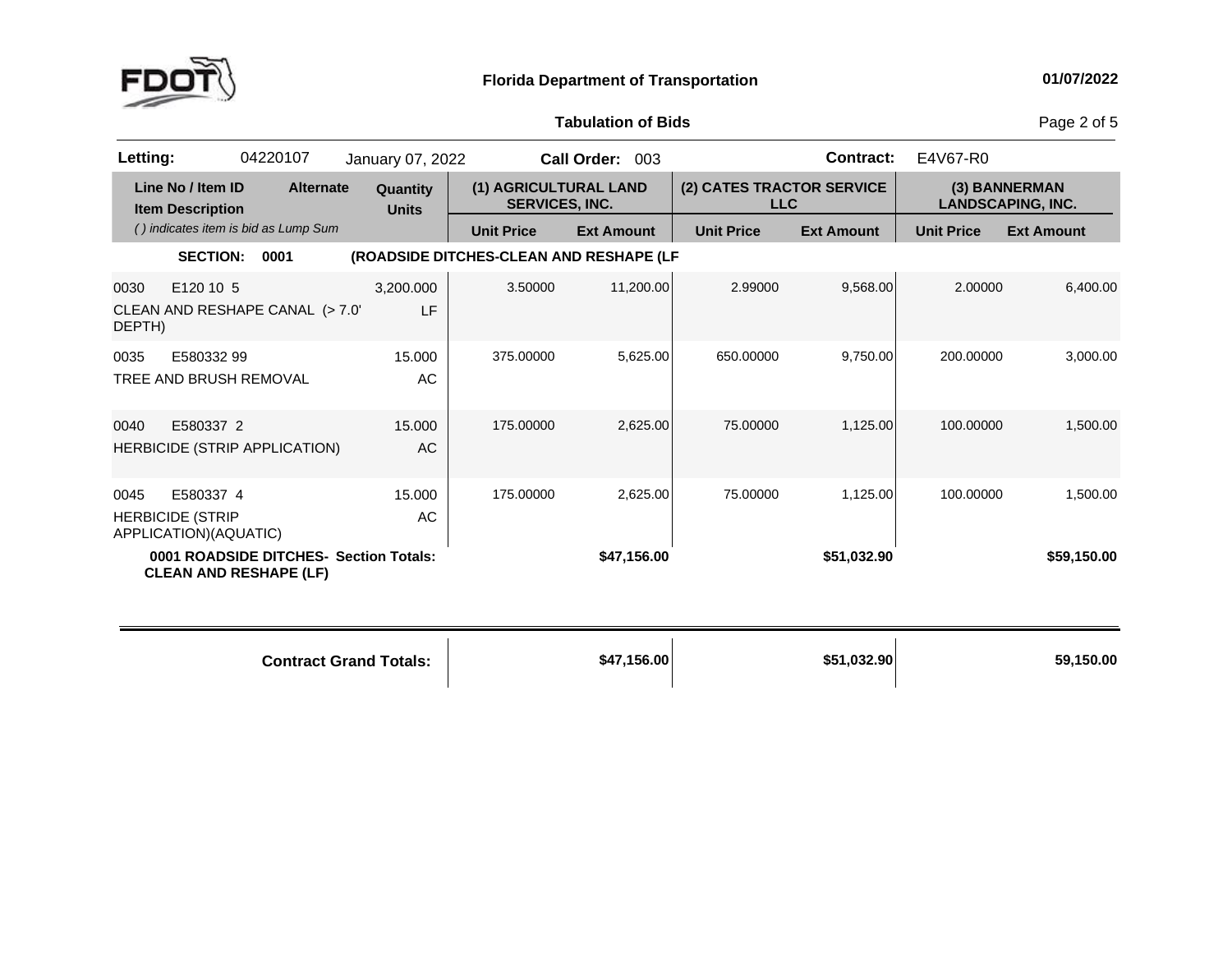

## **Tabulation**

Page 3 of 5

| Letting:            |                                                               | 04220107                             | January 07, 2022         |                                            | Call Order: 003   |                                   | <b>Contract:</b>  | E4V67-R0          |                   |
|---------------------|---------------------------------------------------------------|--------------------------------------|--------------------------|--------------------------------------------|-------------------|-----------------------------------|-------------------|-------------------|-------------------|
|                     | Line No / Item ID<br><b>Item Description</b>                  | <b>Alternate</b>                     | Quantity<br><b>Units</b> | (4) MIDWESTERN<br><b>CONSTRUCTION, INC</b> |                   | (5) T.T.C. ENVIRONMENTAL,<br>INC. |                   |                   |                   |
|                     |                                                               | () indicates item is bid as Lump Sum |                          | <b>Unit Price</b>                          | <b>Ext Amount</b> | <b>Unit Price</b>                 | <b>Ext Amount</b> | <b>Unit Price</b> | <b>Ext Amount</b> |
|                     | SECTION: 0001                                                 |                                      |                          | (ROADSIDE DITCHES-CLEAN AND RESHAPE (LF    |                   |                                   |                   |                   |                   |
| 0005                | E104 4 4                                                      | MOWING (INTERMEDIATE MACHINE)        | 30.000<br>AC             | 100.00000                                  | 3,000.00          | 50.00000                          | 1,500.00          |                   |                   |
| 0010                | E110 30<br><b>LITTER REMOVAL</b>                              |                                      | 30.000<br>AC             | 100.00000                                  | 3,000.00          | 3,000.00000                       | 90,000.00         |                   |                   |
| 0015<br>(SPREAD)    | E120 10 1<br>CLEAN AND RESHAPE DITCH                          |                                      | 3,010.000<br>LF          | 1.00000                                    | 3,010.00          | 10.00000                          | 30,100.00         |                   |                   |
| 0020                | E120 10 2                                                     | CLEAN AND RESHAPE DITCH (HAUL)       | 3,200.000<br>LF          | 4.00000                                    | 12,800.00         | 4.00000                           | 12,800.00         |                   |                   |
| 0025<br>7.0' DEPTH) | E120 10 4                                                     | CLEAN AND RESHAPE CANAL (3.5' TO     | 3,200.000<br>LF          | 8.00000                                    | 25,600.00         | 1.00000                           | 3,200.00          |                   |                   |
| 0030<br>DEPTH)      | E120 10 5                                                     | CLEAN AND RESHAPE CANAL (> 7.0'      | 3,200.000<br>LF          | 10.00000                                   | 32,000.00         | 1.00000                           | 3,200.00          |                   |                   |
| 0035                | E580332 99<br>TREE AND BRUSH REMOVAL                          |                                      | 15.000<br>AC             | 1,000.00000                                | 15,000.00         | 250.00000                         | 3,750.00          |                   |                   |
| 0040                | E580337 2                                                     | HERBICIDE (STRIP APPLICATION)        | 15.000<br>AC             | 100.00000                                  | 1,500.00          | 100.00000                         | 1,500.00          |                   |                   |
| 0045                | E580337 4<br><b>HERBICIDE (STRIP</b><br>APPLICATION)(AQUATIC) |                                      | 15.000<br>AC             | 125.00000                                  | 1,875.00          | 100.00000                         | 1,500.00          |                   |                   |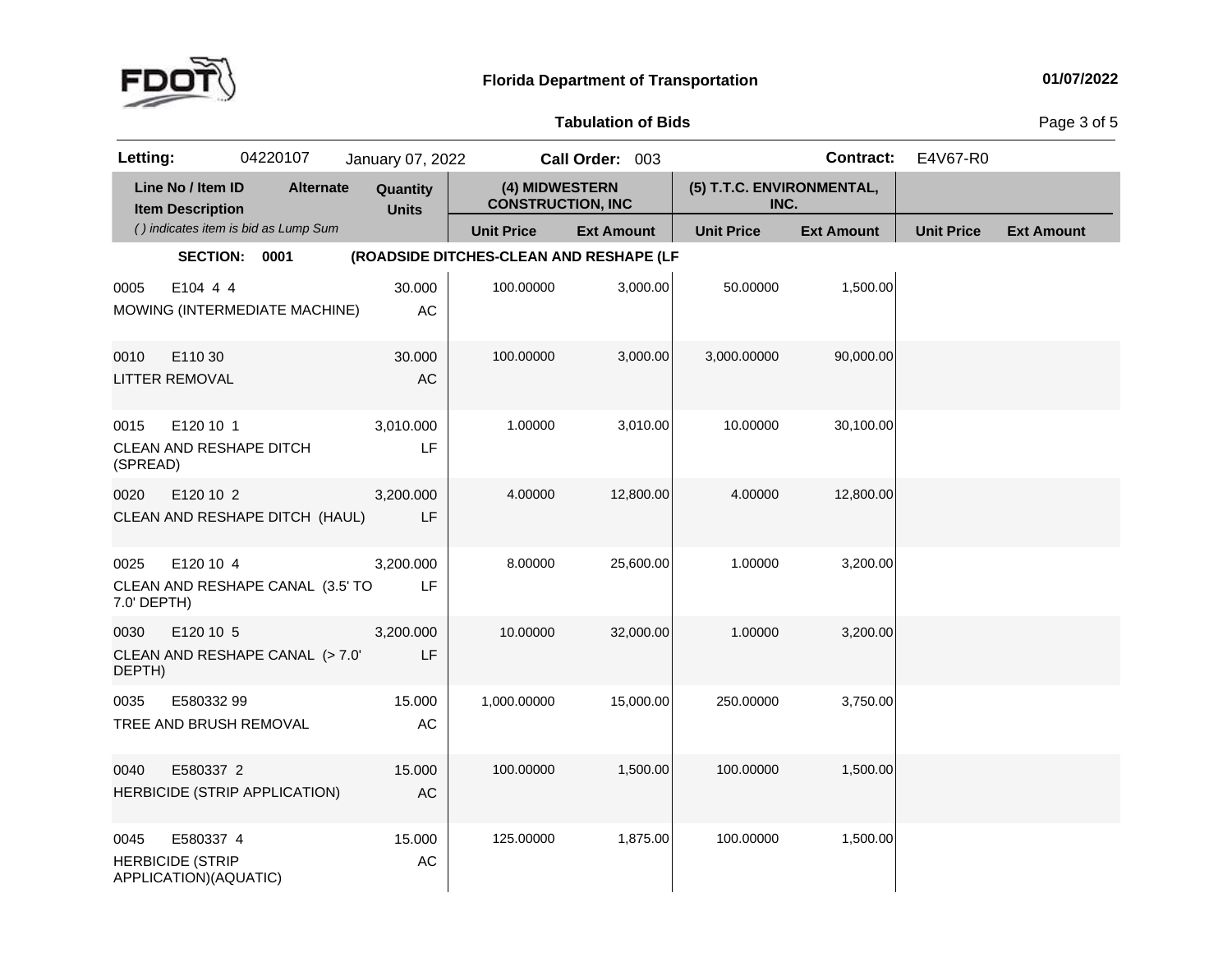

#### **Tabulation**

Page 4 of 5

| Letting:                                     | 04220107                                                                | January 07, 2022         |                                             | Call Order: 003                         |                                   | Contract:         | E4V67-R0          |                   |
|----------------------------------------------|-------------------------------------------------------------------------|--------------------------|---------------------------------------------|-----------------------------------------|-----------------------------------|-------------------|-------------------|-------------------|
| Line No / Item ID<br><b>Item Description</b> | <b>Alternate</b>                                                        | Quantity<br><b>Units</b> | (4) MIDWESTERN<br><b>CONSTRUCTION, INC.</b> |                                         | (5) T.T.C. ENVIRONMENTAL,<br>INC. |                   |                   |                   |
|                                              | () indicates item is bid as Lump Sum                                    |                          | <b>Unit Price</b>                           | <b>Ext Amount</b>                       | <b>Unit Price</b>                 | <b>Ext Amount</b> | <b>Unit Price</b> | <b>Ext Amount</b> |
| <b>SECTION:</b>                              | 0001                                                                    |                          |                                             | (ROADSIDE DITCHES-CLEAN AND RESHAPE (LF |                                   |                   |                   |                   |
|                                              | 0001 ROADSIDE DITCHES- Section Totals:<br><b>CLEAN AND RESHAPE (LF)</b> |                          |                                             | \$97,785.00                             |                                   | \$147,550.00      |                   |                   |

| <b>Contract Grand Totals:</b> |
|-------------------------------|
|-------------------------------|

**Totals: \$97,785.00 \$147,550.00**